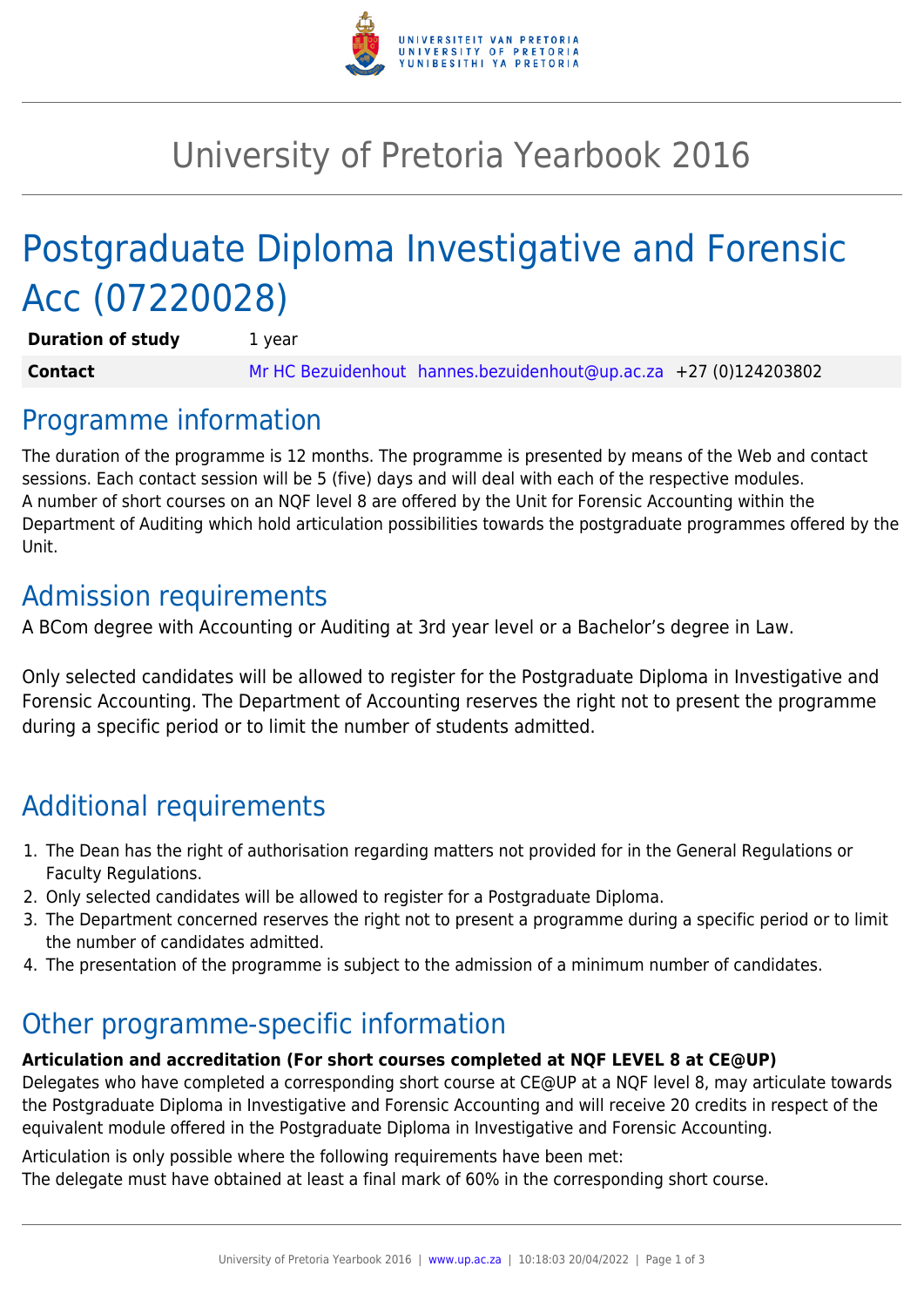

The delegate must have completed the corresponding short course within a period of 3 (three) years before date of enrolment for the Postgraduate Diploma in Investigative and Forensic Accounting.

**Please note**: For more information concerning the Postgraduate Diploma in Investigative and Forensic Accounting, please consult the departmental brochure available on request from Mrs Lynne van Tonder, tel: 012 420 3407, lynne.vantonder@up.ac.za.

Candidates who do not have an honours degree in the Financial Management Sciences, or an LLB degree, but who successfully complete this programme, will be considered for admission to the MPhil in Accounting Sciences with an option in Fraud Risk Management. Such applicants must, however, meet the other criteria for admission to the MPhil degree programme.

## Examinations and pass requirements

(i) A total of six assignments (one in each of the three compulsory modules and one in each of the three elective modules) are submitted during the duration of the programme. The assignment will contribute 40% of the final mark for each module.

(ii) Six examinations (in each of the three compulsory modules and in each of the three elective modules) are written. The examination will contribute 60% of the final mark for the module. A subminimum of 40% must be obtained in each examination. A minimum of 50% should be obtained in each of the six modules to pass. (iii) Participants must complete all modules within two (2) years of the date of registration for the said Postgraduate Diploma.

In calculating marks, General Regulation G12.2 applies.

Subject to the provisions of General Regulation G.26, a head of a department determines, in consultation with the Dean

- when the examinations for the Postgraduate Diploma in his/her department will take place, provided that:
- i. examinations for the Postgraduate Diploma which do not take place before the end of the academic year, must take place no later than 18 January of the following year, and all examination results must be submitted to the Student Administration by 25 January; and
- ii. examinations for the Postgraduate Diploma which do not take place before the end of the first semester, may take place no later than 15 July, and all examination results must be submitted to the Student Administration on or before 18 July.
- whether a candidate will be admitted to a supplementary examination, provided that a supplementary examination is granted, only once in a maximum of two prescribed semester modules or once in one year module;
- supplementary examinations (if granted) cover the same subject matter as was the case for the examinations; **NB**: For the purpose of this provision, the phrase "not sit for an examination more than twice in the same subject" as it appears in General Regulation G.18.2, implies that a candidate may not be admitted to an examination in a module, including a supplementary examination, more than three times.
- the manner in which research reports are prepared and examined in his department. **NB**: Full details are published in each department's postgraduate information brochure, which is available from the head of department concerned. The minimum pass mark for a research report is 50%. The provisions regarding pass requirements for dissertations contained in General Regulation G.12.2 apply mutatis mutandis to research reports.

Subject to the provisions of General Regulation G.12.2.1.3, the subminimum required in subdivisions of modules is published in the study guides, which are available from the head of department concerned.